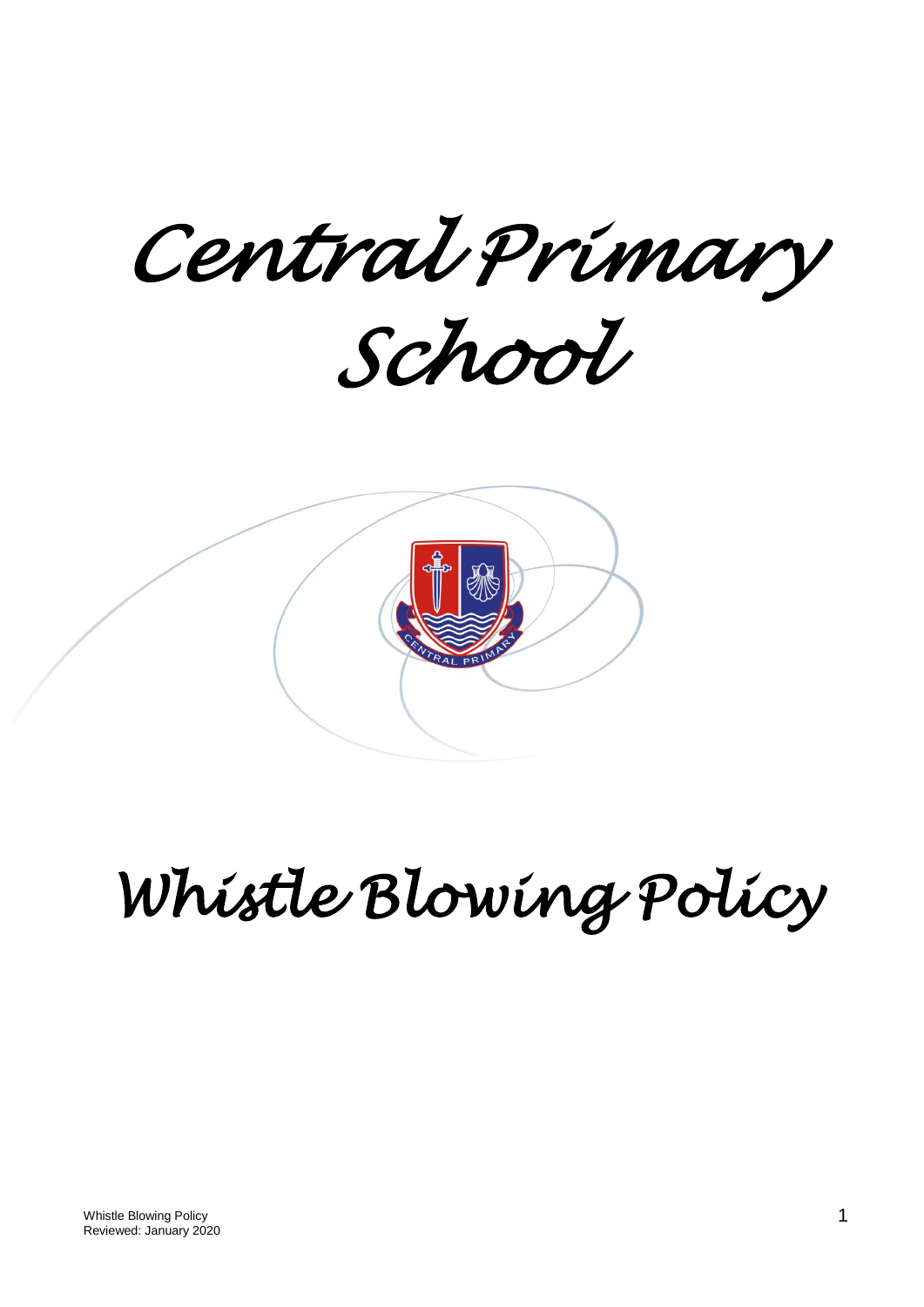#### **1. Introduction**

This policy and procedure applies to all employees (which throughout this policy and procedure includes workers) and governors. Other individuals performing functions in relation to the organisation, such contractors, should have access to it.

It is important to the school that any fraud, misconduct or wrongdoing by employees or governors of the school is reported and properly dealt with. The governing body will, therefore, respond to all individuals who raise any genuine concerns that they may have about the conduct of others in the school, **which are in the public interest**. This policy and procedure sets out the way in which individuals may raise any concerns that they have and how those concerns will be dealt with.

- **1.1** the school expects the highest standards of conduct from all employees and governors and will treat seriously any concern raised about illegal or improper conduct
- **1.2** any individual covered by this policy will be expected, through agreed procedures and without fear of recrimination, to bring to the attention of the Headteacher (or the chair of governors if the concerns relate to the Headteacher) any serious impropriety or breach of procedure.
- **1.3** employees who do not follow the steps identified in this procedure or other agreed internal procedures, and take their concerns to other outside sources (e.g. the press, or via social media), may be subject to a formal disciplinary investigation
- **1.4** this policy does not form part of any employee's contract of employment and it may be amended at any time. The school may also vary any time limits as appropriate in any case

#### **2. Background**

The law provides protection for employees who raise legitimate concerns about specified matters. These are called 'qualifying disclosures'. A qualifying disclosure is one made in the public interest by the employee who has a reasonable belief that:

- a criminal offence
- a miscarriage of justice
- an act creating risk to health and safety
- an act causing damage to the environment
- a breach of any legal obligation
- a concealment of any of the above

is being, has been, or is likely to be, committed. It is not necessary for the employee to have proof that such an act is being, has been, or is likely to be committed, - a reasonable belief is sufficient. The employee has no responsibility for investigating the matter; it is the school's responsibility to ensure that an investigation takes place: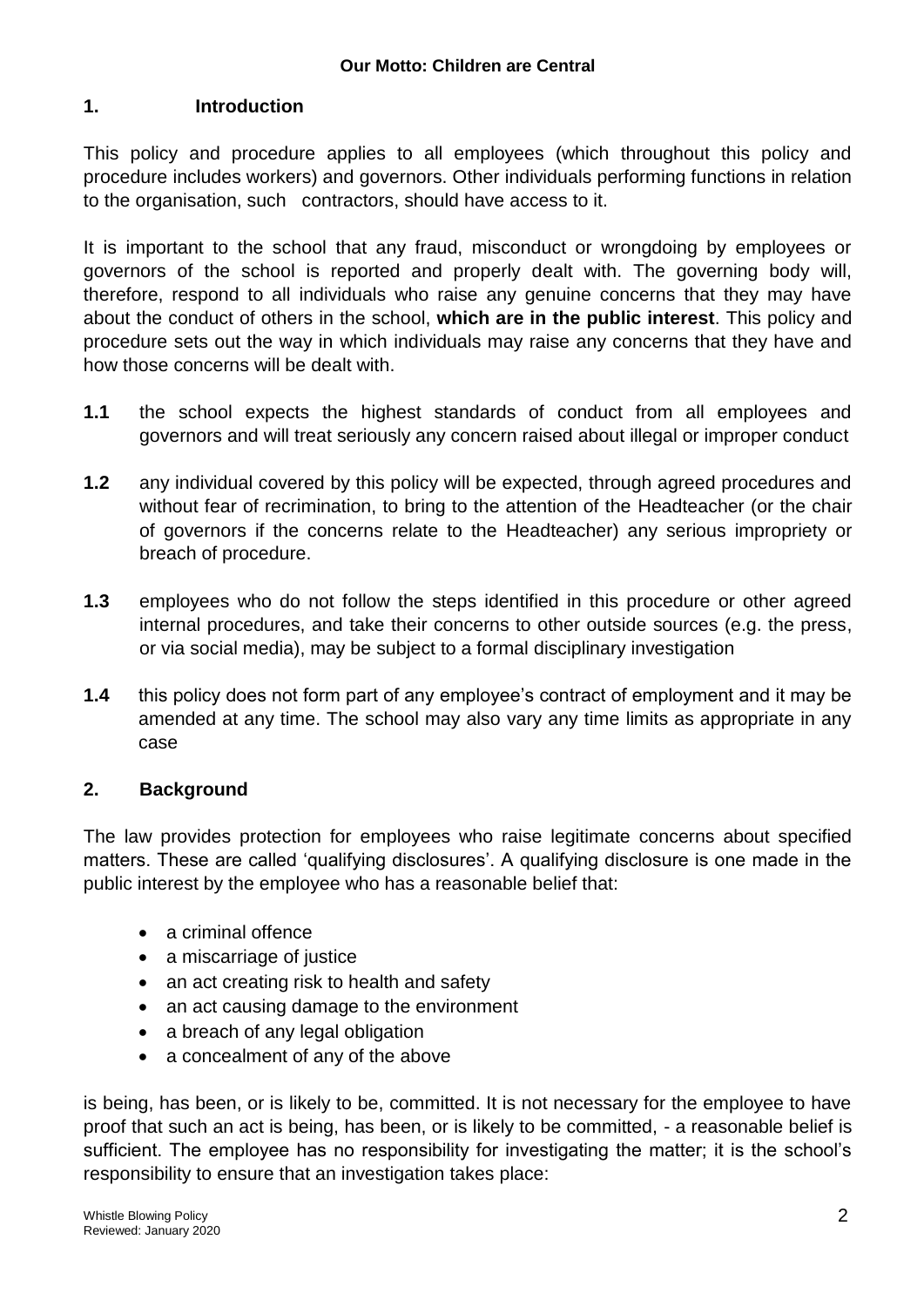- **2.1** where the concerns are about **safeguarding children or young people**, the school's designated senior person for Child Protection must be notified (see 7 below).
- **2.2** it is a procedure in which the Headteacher or chair of governors will be expected to act swiftly and constructively in the investigation of any concerns in accordance with the school's disciplinary procedure
- **2.3** concern about a colleague's professional capability should **not** be dealt with using this policy (but see section 7 below).

#### **3. When should it be used?**

This policy and procedure is for disclosures about matters other than a breach of an employee's own contract of employment. If an employee is concerned that their own contract has been, or is likely to be, breached he/she should use the school's grievance procedure.

**Where a disclosure is merely an expression of opinion** that fails to show that a legal obligation has been or is likely to be breached, it **cannot** amount to a protected or qualifying disclosure for the purposes of the whistleblowing legislation.

**Recent changes to the law -** A qualifying disclosure means any disclosure of information that in the reasonable belief of the worker is made in the public interest. This is why an employee will generally be precluded from being able to 'blow the whistle' about breaches of his or her own employment contract. The requirement that a whistleblower make a qualifying disclosure 'in good faith' has been removed. Therefore, while the employer can seek a declaration from the whistleblower that he or she is not knowingly making a false allegation, disciplinary action is likely to be appropriate only where there is clear evidence that the employee has misused this policy.

- **3.1** this policy and procedure is not designed to replace or be used as an alternative to the school's grievance procedure, which should be used where an employee is only aggrieved about their own situation. This policy and procedure will also not apply where the employee simply disagrees with the way the school is run
- **3.2** employees must have reasonable grounds for believing the information they have is accurate and not just idle gossip or rumour
- **3.3** an employee who makes such a protected disclosure has the right not to be subjected to detrimental treatment which includes, dismissal, disciplinary action, threats or other unfavourable treatment, because he/she has made a disclosure, provided it has not been made maliciously. Any employee who uses this policy and procedure will not be penalised for doing so. The employer will not tolerate harassment and/or victimisation of any employee raising concerns
- **3.4** an employee who is not sure whether the conduct he/she is concerned about does constitute illegal or improper conduct or is unsure about how to proceed may contact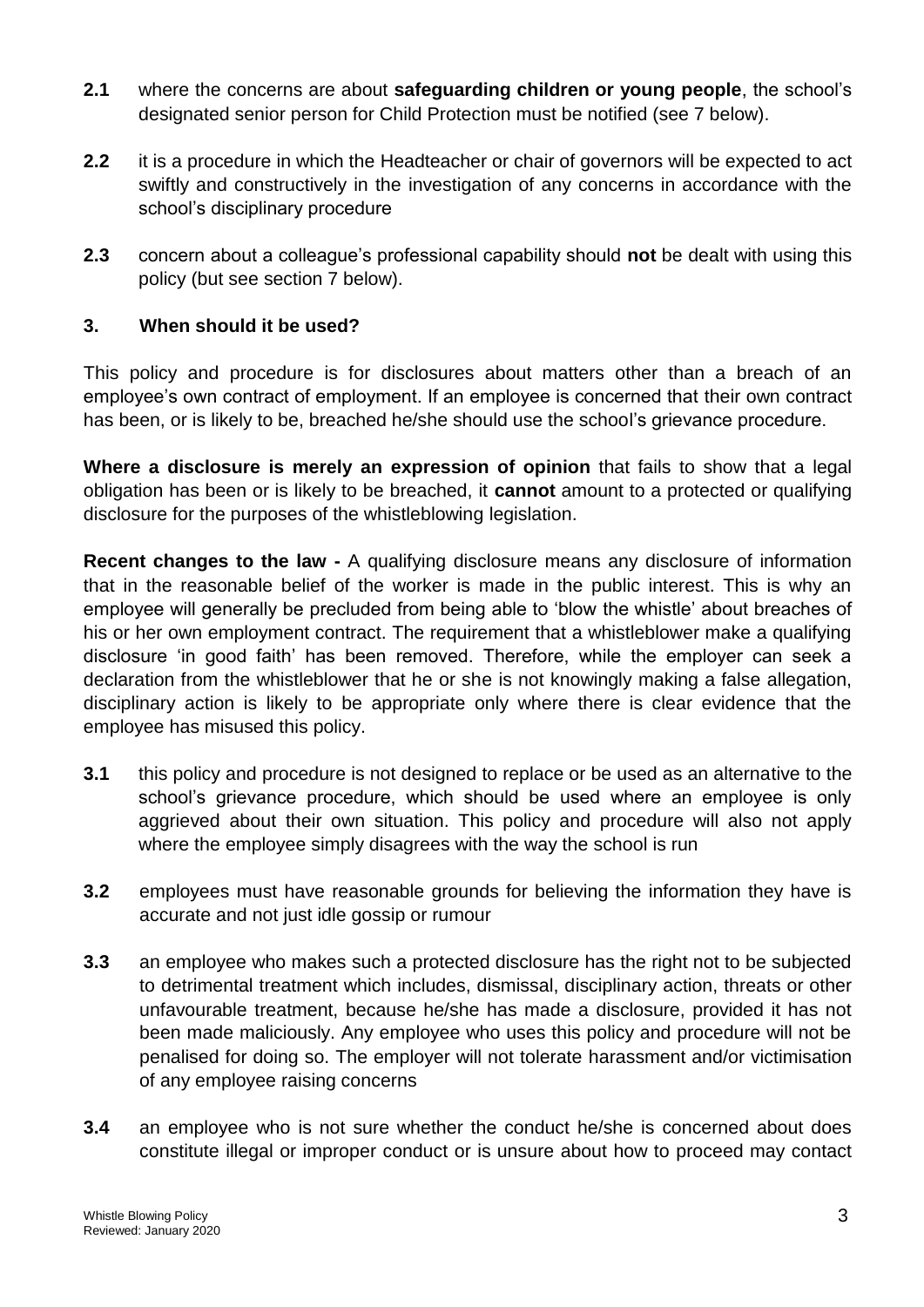the Herts for Learning head of HR - (details in section 8) or professional association/trade union

**3.5** financial regulations require that any suspicion of fraud, corruption or other financial irregularity is reported to Internal Audit for possible investigation. Normally an employee must first report any suspicion of such an irregularity to the Headteacher or chair of governors (but see section 5), who will in turn report it to Internal Audit. Similar principles apply to academies where the Funding Agency must be informed.

#### **4. Principles**

- **4.1** any matter raised under this policy and procedure will be investigated thoroughly, promptly and confidentially. Whilst the school will aim to keep the employee informed of the progress of the investigation and likely timescales sometimes the requirement for confidentiality will prevent full information about the investigation and any consequential disciplinary action from being disclosed
- **4.2** no employee will be victimised for raising a matter under this policy. This means that the continued employment and opportunities for future promotion or training of the employee will not be prejudiced because he/she has raised a legitimate concern
- **4.3** victimisation of a worker for raising a qualified disclosure will be a disciplinary offence
- **4.4** if misconduct is discovered as a result of any investigation under this policy the matter will be considered under the school's disciplinary procedure, in addition to any appropriate external measures
- **4.5** maliciously making a false allegation is a disciplinary offence
- **4.6** an instruction to cover up wrongdoing is in itself a disciplinary offence. If told not to raise or pursue any concern, even by a person in authority, employees should not agree to remain silent

#### **5. Procedure**

- **5.1** in the first instance, unless the employee reasonably believes their Headteacher to be involved in the wrongdoing, any concerns should be raised with the employee's Headteacher. If he/she believes the Headteacher to be involved, then the employee should proceed straight to stage three (see below 5.3)
- **5.2** the Headteacher/chair of governors will arrange an investigation into the matter (either by investigating the matter himself/herself or immediately passing the issue to someone in a senior position). The investigation may involve the employee and others involved giving written statements. Any investigation will be carried out in accordance with the principles set out above.

Employees who want to use the procedure but feel uneasy about it may wish to consult their professional association/trade union initially and bring a colleague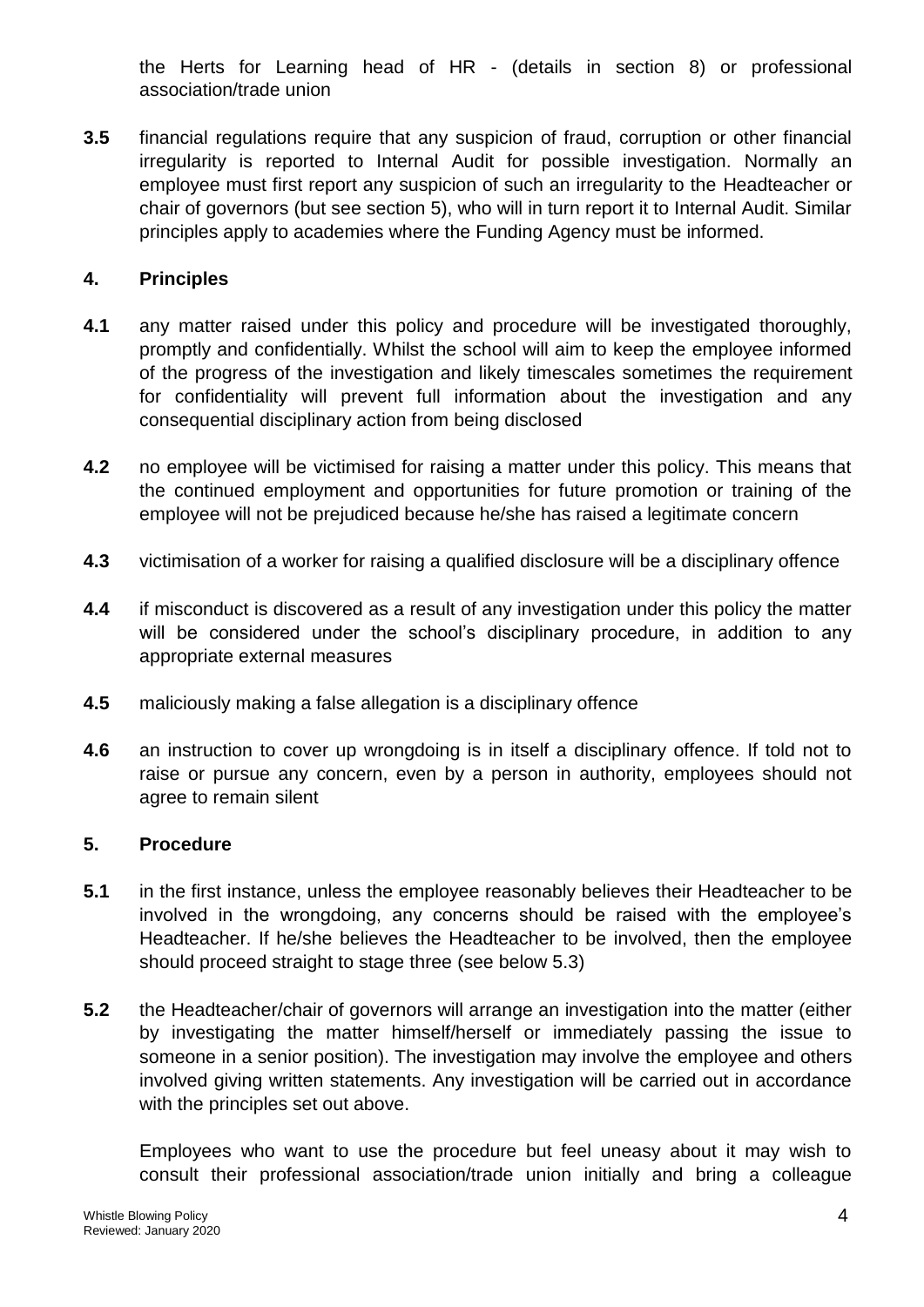professional association/trade union representative along to any discussions. This is permitted as long as the third party is not involved in the issue

Employees are not encouraged to make disclosures anonymously. Proper investigation may be more difficult or impossible if further information cannot be obtained from the employee. It is also more difficult to establish whether any allegations are credible. Employees who are concerned about possible reprisals if their identity is revealed should come forward to one of the contacts listed in section 8 of this policy and appropriate measures can be taken to preserve confidentiality although no guarantee can be given that this will always be possible

**5.3** the Headteacher (or the person who carried out the investigation) will then report to the chair of governors/governing body who will take the necessary action, including reporting the matter to any appropriate department or regulatory agency. If disciplinary action is required, this will be taken forward by the Headteacher/chair of governors/governing body in consultation with the School's HR advisory team. On conclusion of any investigation, the employee will be told the outcome of the investigation and what the next steps will be (subject to issues of confidentiality). If no action is to be taken the reason for this will be explained

If the employee is concerned that their Headteacher is involved in the wrongdoing, has failed to make a proper investigation or has failed to report the outcome of the investigation, he/she should inform the Herts for Learning, head of HR. The aim of this policy and procedure is to provide an internal mechanism for reporting, investigating and remedying any wrongdoing in the school. In most cases employees, should not find it necessary to alert anyone externally and employees are strongly advised to seek advice before reporting a concern in this way. Employees who feel unable to follow this route, for whatever reason, have the option of contacting one of the following:

- HM Revenue and Customs
- The Financial Services Authority
- The Office of Fair Trading
- The Health and Safety Executive
- The Environment Agency
- The Director of Public Prosecutions
- The Serious Fraud Office
- The Education Funding Agency
- The Department for Education
- The National College for Teaching and Leadership

#### **6. What should be done if an issue is raised with a member of staff?**

**6.1** if a member of staff, other than the Headteacher, is approached by a colleague on a matter of concern as defined in this document, he/she is advised to take the matter to the Headteacher (but see 5).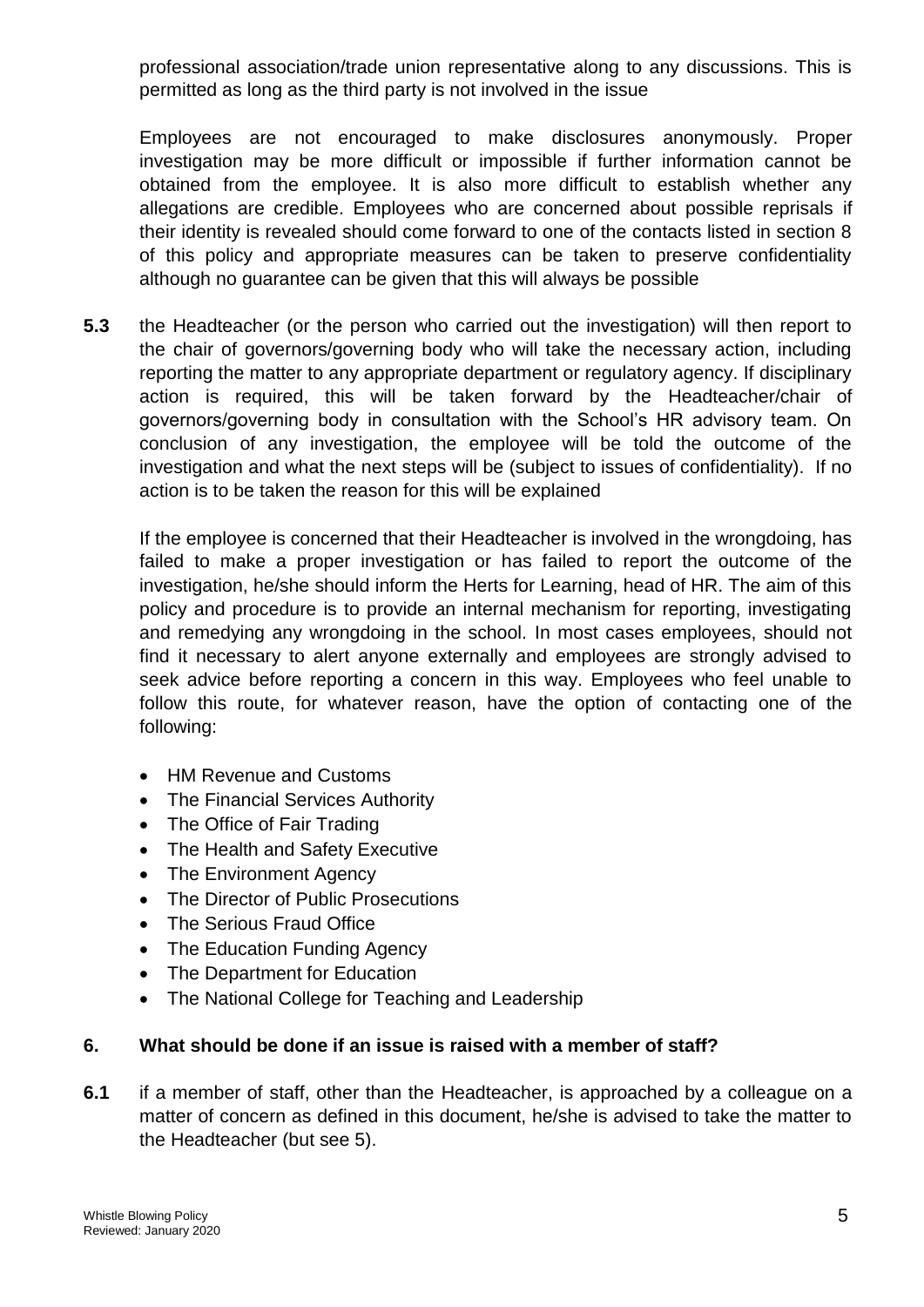#### **7. Safeguarding children and young people**

- **7.1** separate to the obligations under this policy, all employees have a duty to report concerns about the safety and welfare of pupils/students
- **7.2** concerns about any of the following should be reported to the school's designated senior person for Child Protection (DSP):
	- physical abuse of a pupil/student
	- sexual abuse of a pupil/student
	- emotional abuse of a pupil/student
	- neglect of a pupil/student
	- an intimate or improper relationship between an adult and a pupil/student
- **7.3** the reason for the concern may be the actions of a colleague (including a more senior colleague), a governor, another pupil/student or someone outside the school. Whatever the reason, concerns must be reported. Failure to report a Child Protection related allegation will be in itself, a disciplinary matter.

#### **Generally**

The legislation protecting individuals who makes a protected disclosure applies not only to employees, but also to any person who undertakes to do or perform personally (or otherwise) any work or service for the employer, regardless of the nature of the contractual relationship between them.

Section 43J of the Employment Rights Act 1996 provides that a settlement agreement made between an employee and employer cannot prevent future protected disclosures.

Any confidentiality obligations in contracts of employment that would prevent an employee making a protected disclosure will be void.

#### **8. Contacts**

**Herts HR (HCC)** Assistant Director Tel: 01992 556653

**Herts for Learning** 

Head of HR Tel: 01438 844873

## **Legal, Member & Statutory Services**

Chief Legal Officer Tel: 01992 555527

### **County Internal Audit**

Head of Assurance Services